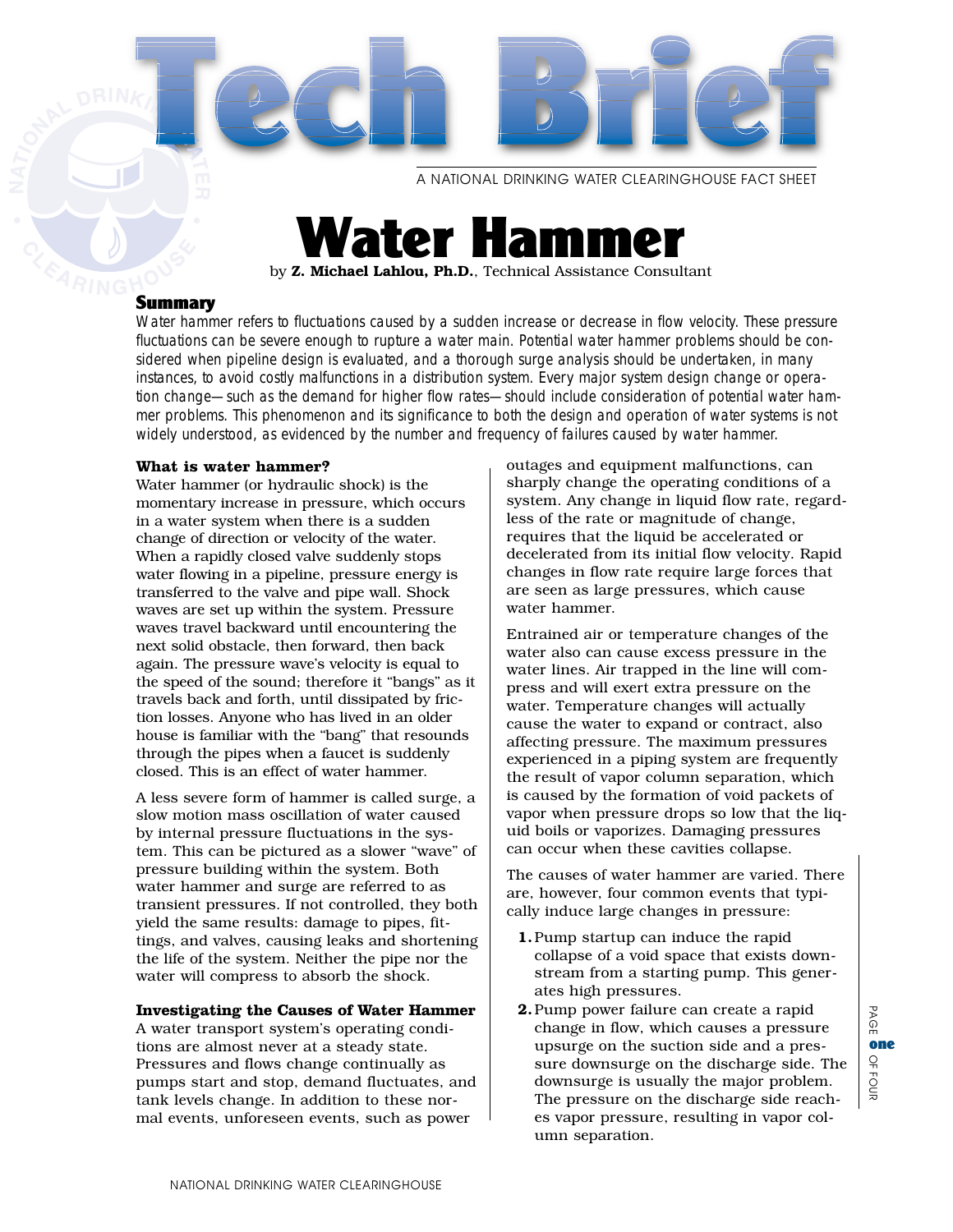

Source: Pickford, John. 1969. *Analysis of Water Surge.* Gordon and Breach Science Publishers.

- **3.**Valve opening and closing is fundamental to safe pipeline operation. Closing a valve at the downstream end of a pipeline creates a pressure wave that moves toward the reservoir. Closing a valve in less time than it takes for the pressure surge to travel to the end of the pipeline and back is called "sudden valve closure." Sudden valve closure will change velocity quickly and can result in a pressure surge. The pressure surge resulting from a sudden valve opening is usually not as excessive.
- **4.**Improper operation or incorporation of surge protection devices can do more harm than good. An example is oversizing the surge relief valve or improperly selecting the vacuum breaker-air relief valve. Another example is to try to incorporate some means of preventing water hammer when it may not be a problem.

#### **Finding Practical Solutions**

The surge pressure must be incorporated with the operating pressure in the design of the pipe. The recommendations and requirements regarding allowances for surge pressure are given in the American Water Works (AWWA) standards and manuals for water supply practice, and vary depending on the type of pipe used. The following are some tools to reduce the effects of water hammer:

A column of water acts like a freight train suddenly stopping when an outlet valve is suddenly closed.

#### **Valves**

Water hammer often damages centrifugal pumps when electrical power fails. In this situation, the best form of prevention is to have automatically-controlled valves, which close slowly. (These valves do the job without electricity or batteries. The direction of the flow controls them.) Closing the valve slowly can moderate the rise in the pressure when the downsurge wave—resulting from the valve closing—returns from the reservoir.

Entrained air or temperature changes of the water can be controlled by pressure relief valves, which are set to open with excess pressure in the line and then closed when pressure drops. Relief valves are commonly used in pump stations to control pressure surges and to protect the pump station. These valves can be an effective method of controlling transients. However, they must be properly sized and selected to perform the task for which they are intended without producing side effects.

If pressure may drop at high points, an air and vacuum relief valve should be used. All downhill runs where pressure may fall very low should be protected with vacuum relief valves. Vacuum breaker-air release valves, if properly sized and selected, can be the least expensive means of protecting a piping sys-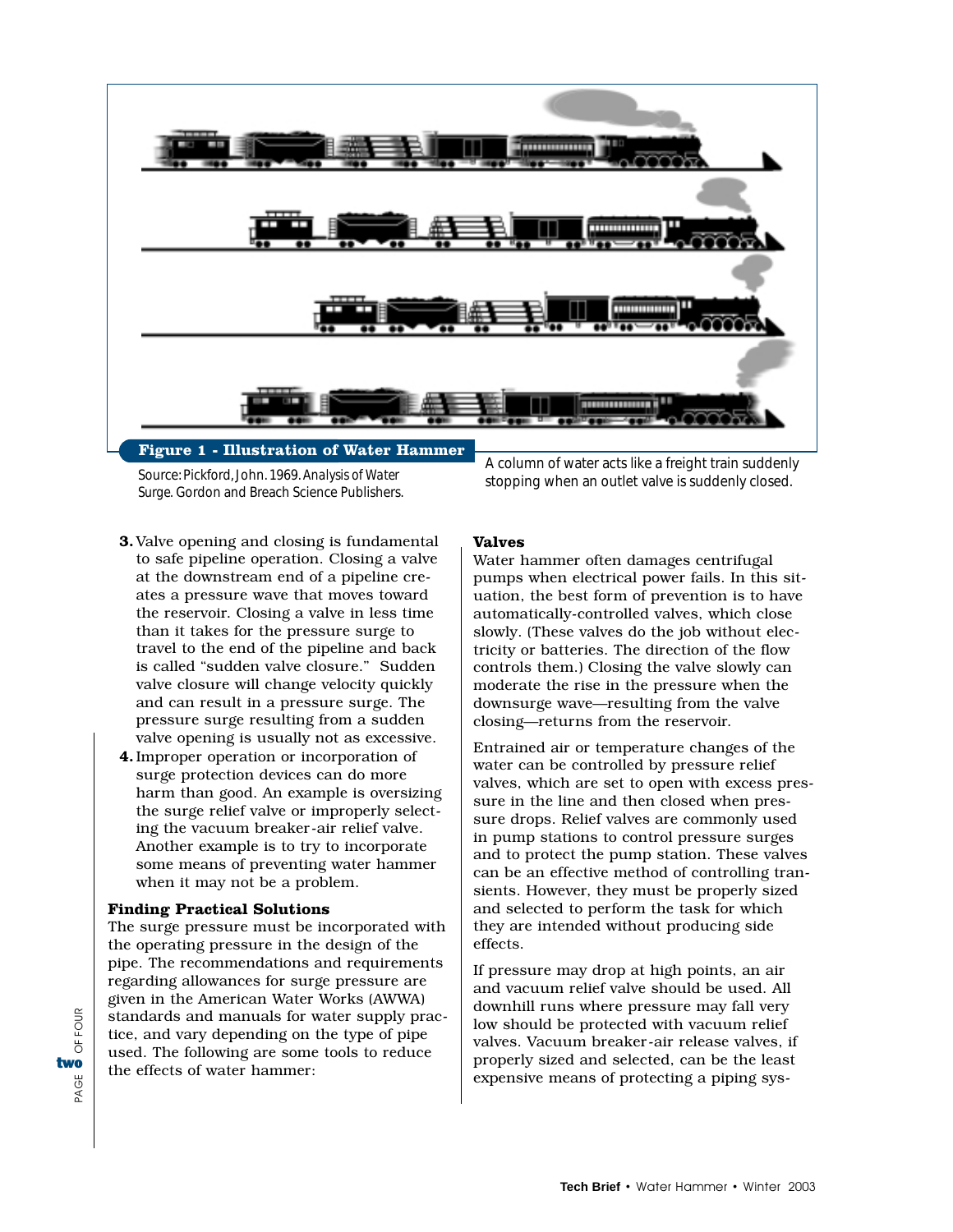

Source: Pickford, John. 1969. *Analysis of Water Surge.* Gordon and Breach Science Publishers.

tem. A vacuum breaker valve should be large enough to admit sufficient quantities of air during a downsurge so that the pressure in the pipeline does not drop too low. However, it should not be so large that it contains an unnecessarily large volume of air, because this air will have to be vented slowly, increasing the downtime of the system. The sizing of air release valves is, as mentioned, critical.

# **Pump**

Pump startup problems can usually be avoided by increasing the flow slowly to collapse or flush out the voids gently. Also, a simple means of reducing hydraulic surge pressure is to keep pipeline velocities low. This not only results in lower surge pressures, but results in lower drive horsepower and, thus, maximum operating economy.

# **Surge Tank**

In long pipelines, surge can be relieved with a tank of water directly connected to the pipeline (a) Valve in open position.

- (b) Valve is shut. A pressure wave moves upstream with velocity "a". At the same time water still enters the pipe with velocity  $V_0$ .
- (c) Wave front continues upstream until it reaches the end taking time *L/a* to reach there. The time 2*L/a* is known as the "period" of the pipe *µ*.
- (d) If the total quantity of water that enters the pipe during this time 1/2 *µ* is ∆*V* then because it is moving with velocity  $V_{0}$ ,  $\Delta V = \frac{1}{2} V_0 A \mu$ . This whole extra volume of water is occupying the space (*AxL*) where *A* is the cross section of the pipe. The resulting increase in pressure or "water hammer" pressure is  $P = K \Delta V$ .

called a "surge tank." When surge is encountered, the tank will act to relieve the pressure, and can store excess liquid, giving the flow alternative storage better than that provided by expansion of the pipe wall and compression of the fluid. Surge tanks can serve for both positive and negative pressure fluctuations. These surge tanks can also be designed to supply fluid to the system during a downsurge, thereby preventing or minimizing vapor column separation. However, surge tanks may be an expensive surge control device.

# **Air Chamber**

Air chambers are installed in areas where water hammer is encountered frequently, and are typically seen behind sink and tub fixtures. Shaped like thin, upside-down bottles with a small orifice connection to the pipe, they are air-filled. The air compresses to absorb the shock, protecting the fixture and piping.